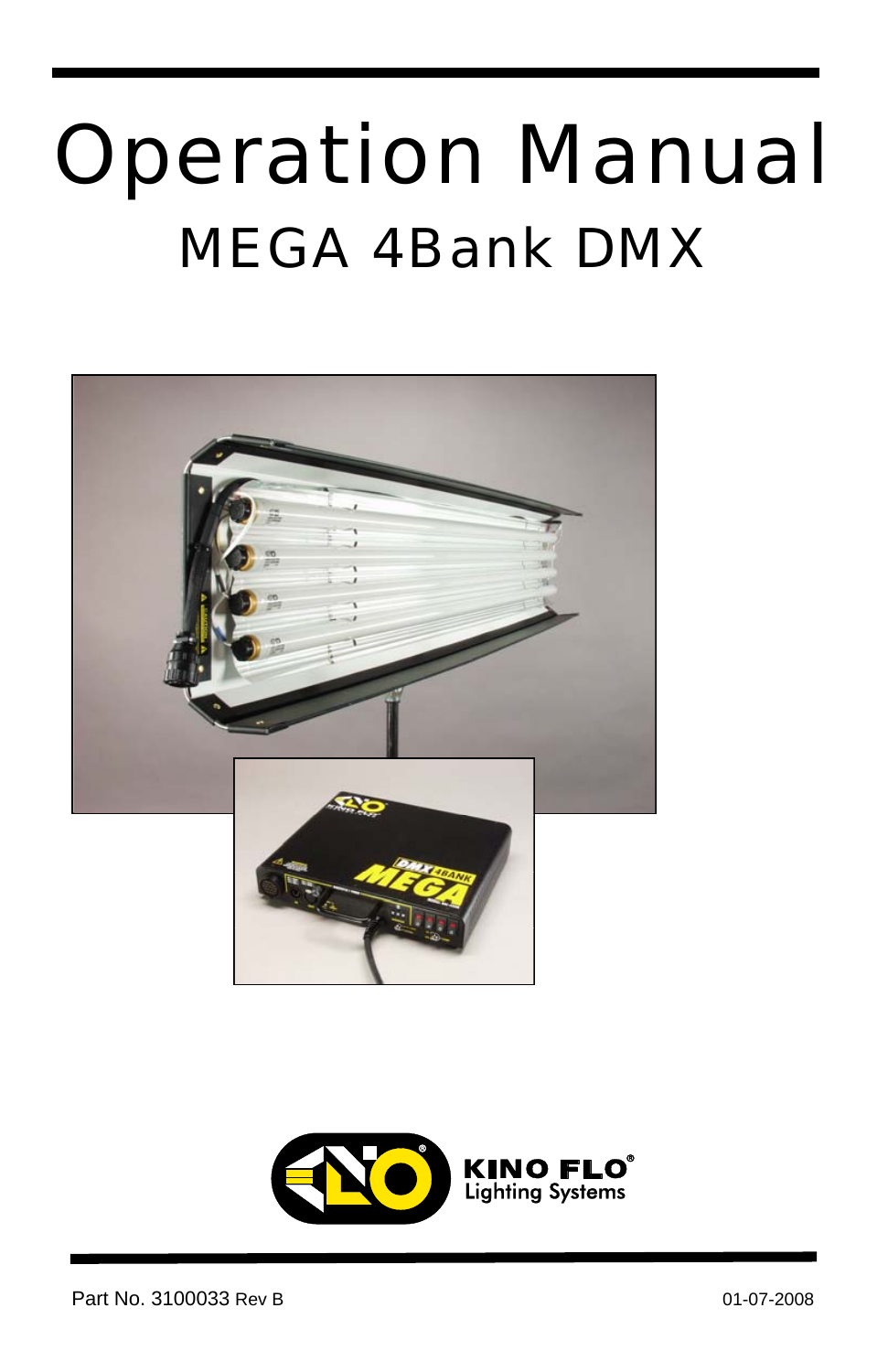## **System**

### MEGA 4Bank DMX







**MTP-K81** Mega "Twist-On" Mount w/ Junior Pin



**X19-25M** Mega 4Bank Extension, 25ft



**BAL-450-M120** Mega 4Bank DMX Ballast, 120VAC

**BAL-450-M230** Mega 4Bank DMX Ballast, 230VAC

### **MEGA 4Bank DMX System consists of:**

- 1 Fixture
- 1 Mounting Plate
- 1 Extension Cable
- 1 Mega 4Bank DMX Ballast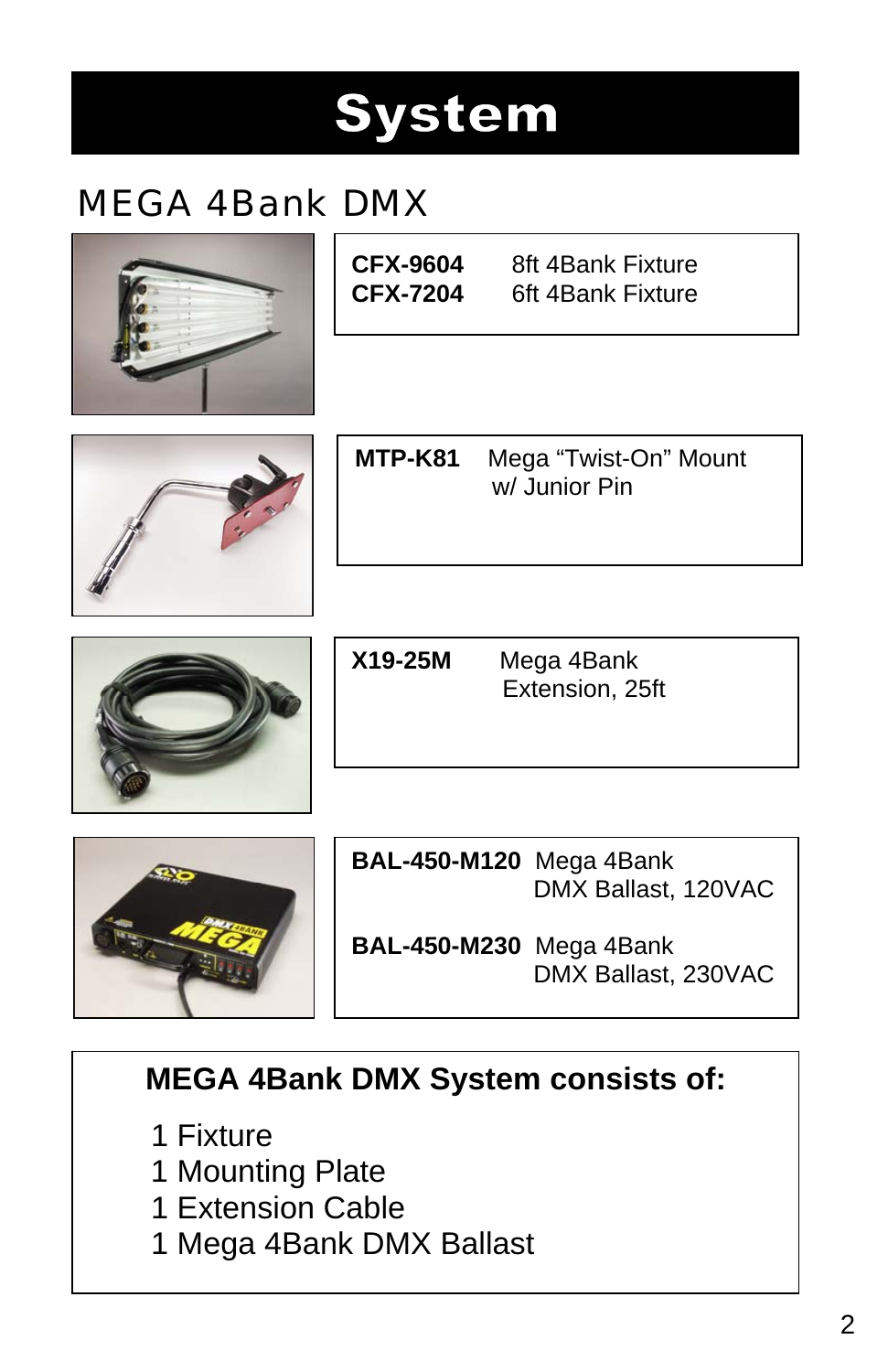### **Fixture Assembly**



The 4Bank fixture is comprised of a removable Louver, Reflector, and Lamp Harness. The Louver and Reflector are held in place with Velcro fasteners. The Lamp Harness is secured by means of a  $\frac{1}{4}$  turn fastener and two clips.





#### **To Release the Lamp Harness**

 Remove the harness from 2 clips located under the reflector. Rotate the ¼ turn fastener clockwise to release harness.



The lamps can operate independent of the fixture allowing them to be built into sets or custom soft boxes or hand held as a single tube for an eye-light.

WARNING: Always use safety coated lamps to avoid injury if lamp breaks.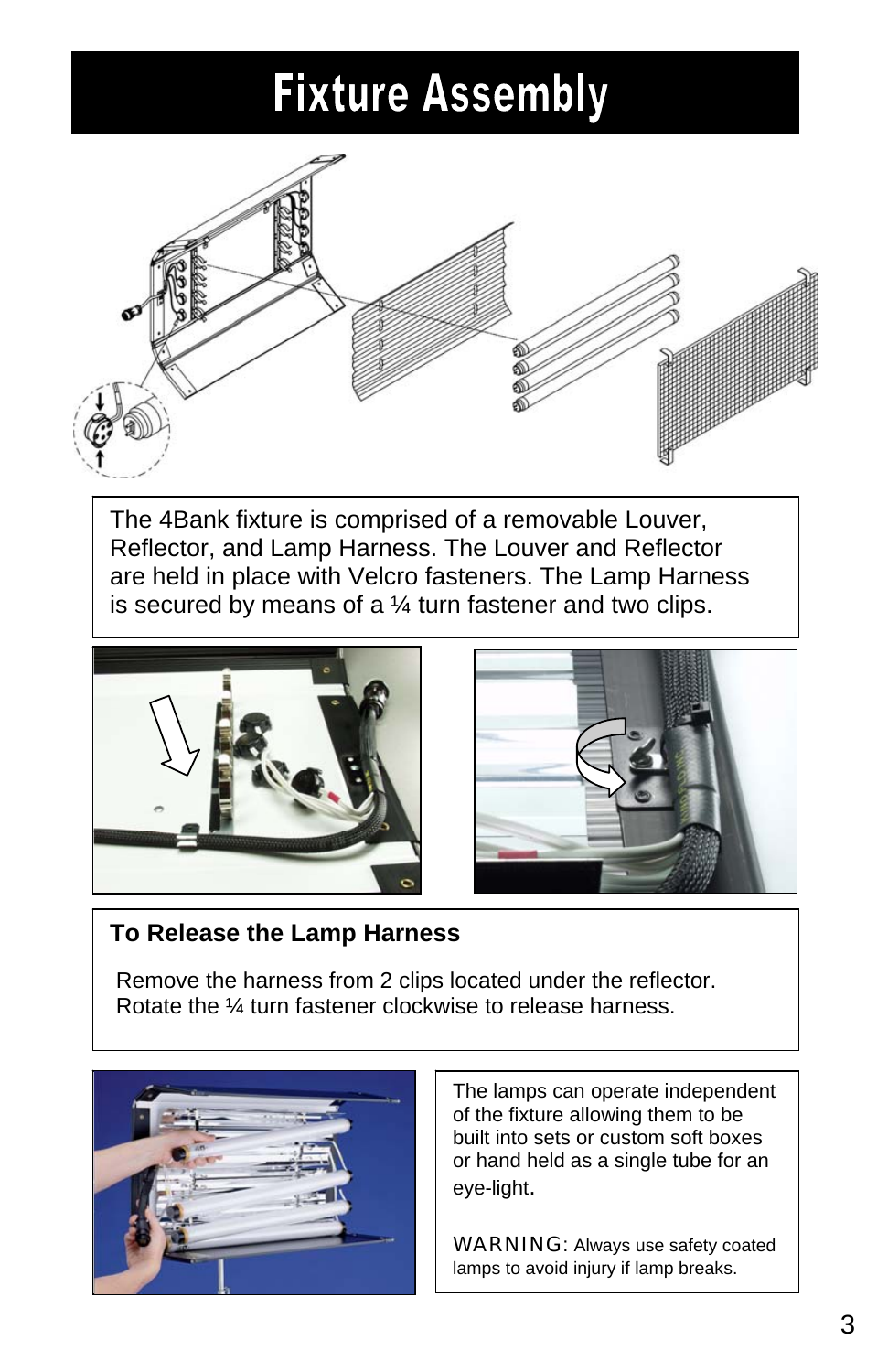

The Harness wiring is color-coded. The same colorcode must match at each end of the lamp for proper operation.

## **Inserting Lamps**



#### **Locking Lamp Connector:**

Depress both tabs on lamp connector and apply to lamp pins. Match the Harness color-codes at each end of the lamp. Push lamps into the fixture's Lamp Holder Clips.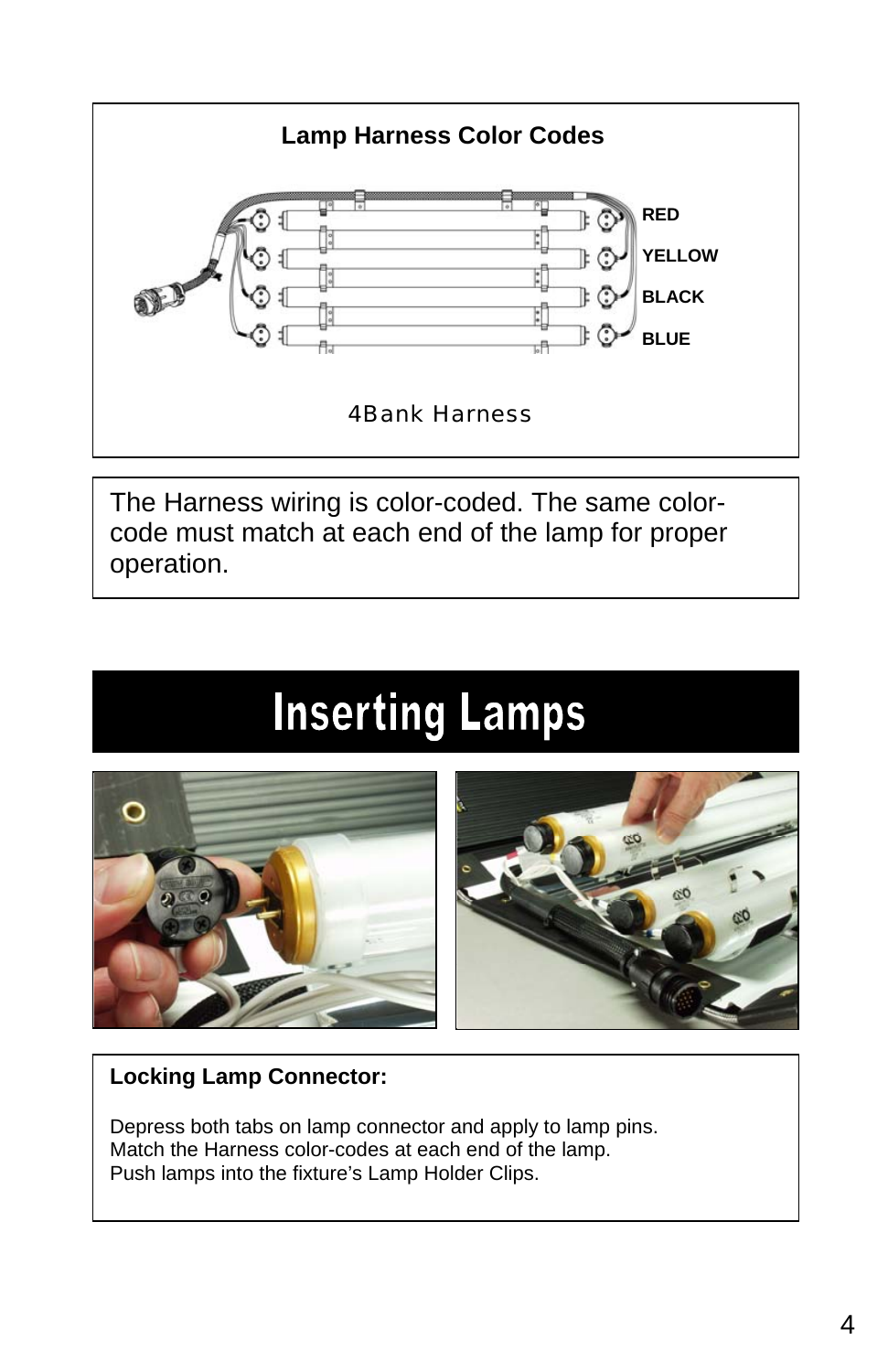### **Gelling the Fixture**



Restricting the airflow around the lamps can cause the lamp to operate hotter. This increased heat will raise the lamp's color temperature and green spike. Therefore, it is recommended to clip gels to the Doors of the Fixture.

**Do Not** clip gels to louver.

**Do Not** block the fixture ends in a manner that restricts airflow.

### **Mounting the Fixture**



### **Mega 4Bank Mounting**

Align the center pin of the Mounting Plate **(MTP-K81)** to the center hole on the mating plate. Rotate plate clockwise until the four shoulder rivets drop into the receptacle. A locking pin will snap into place when the plate is properly seated.



The **Silver Loops** provide attachment points for a safety chain.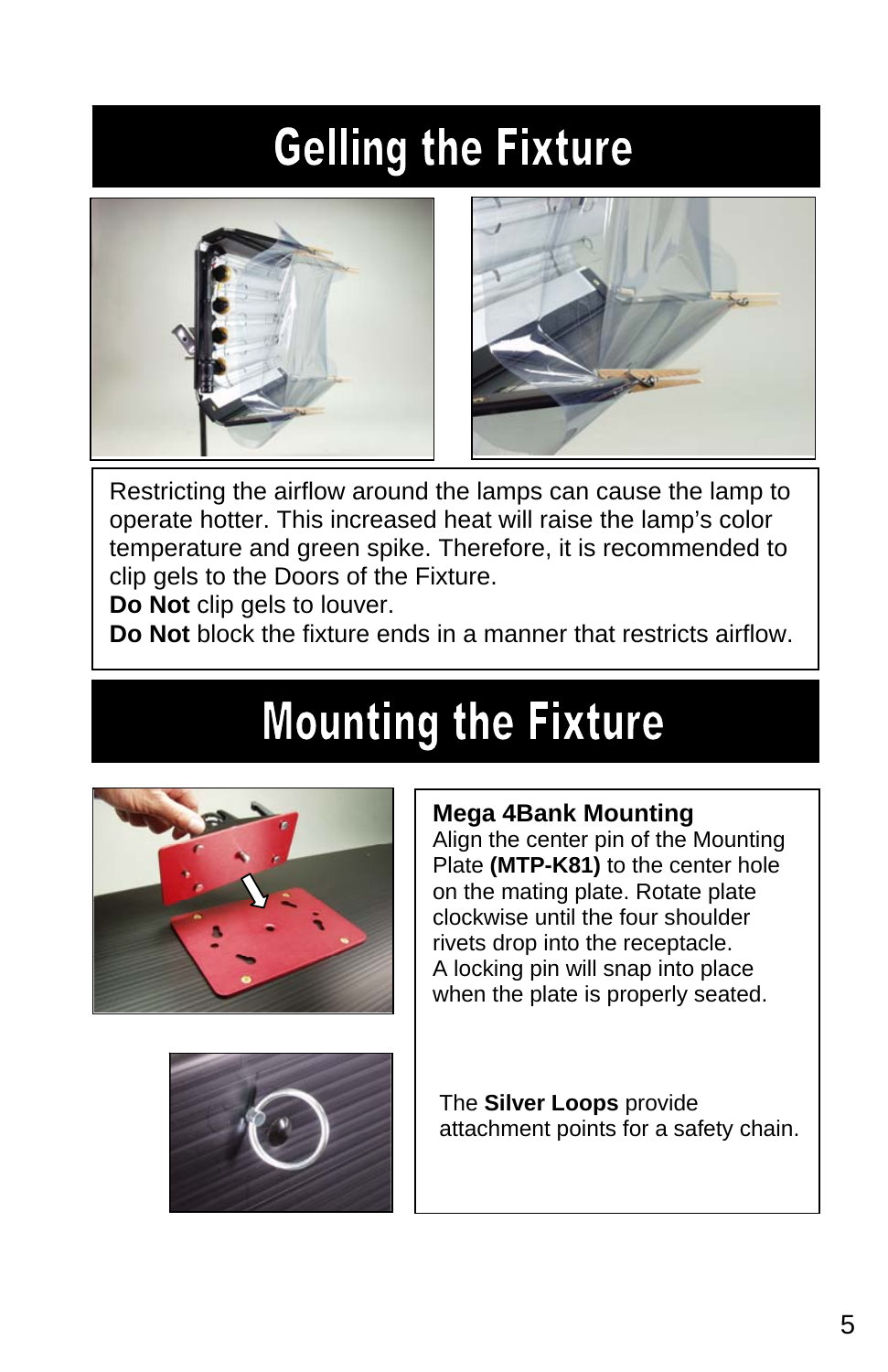





**To remove the plate**, pull up on the locking pin and reverse the mounting procedure.

#### **To loosen or tighten the Lollipop**

turn the Lock Lever. The Lever can be adiusted so a 180° turn provides the necessary clamping strength. Reorienting the Lever allows for further tightening or loosening of the clamp.

**To reorient the Lock Lever,** pull Lever away from mount. This disengages the Lever from the screw mechanism and allows it to be reoriented.

**Note:** You can also use a screwdriver to adjust the travel. Pull back on Lever and adjust the screw in the center of the Lever.

### **Other Fixture Mounting Options**



The grommet holes along the edge of the fixture are designed to allow the fixture to be screwed onto set walls.

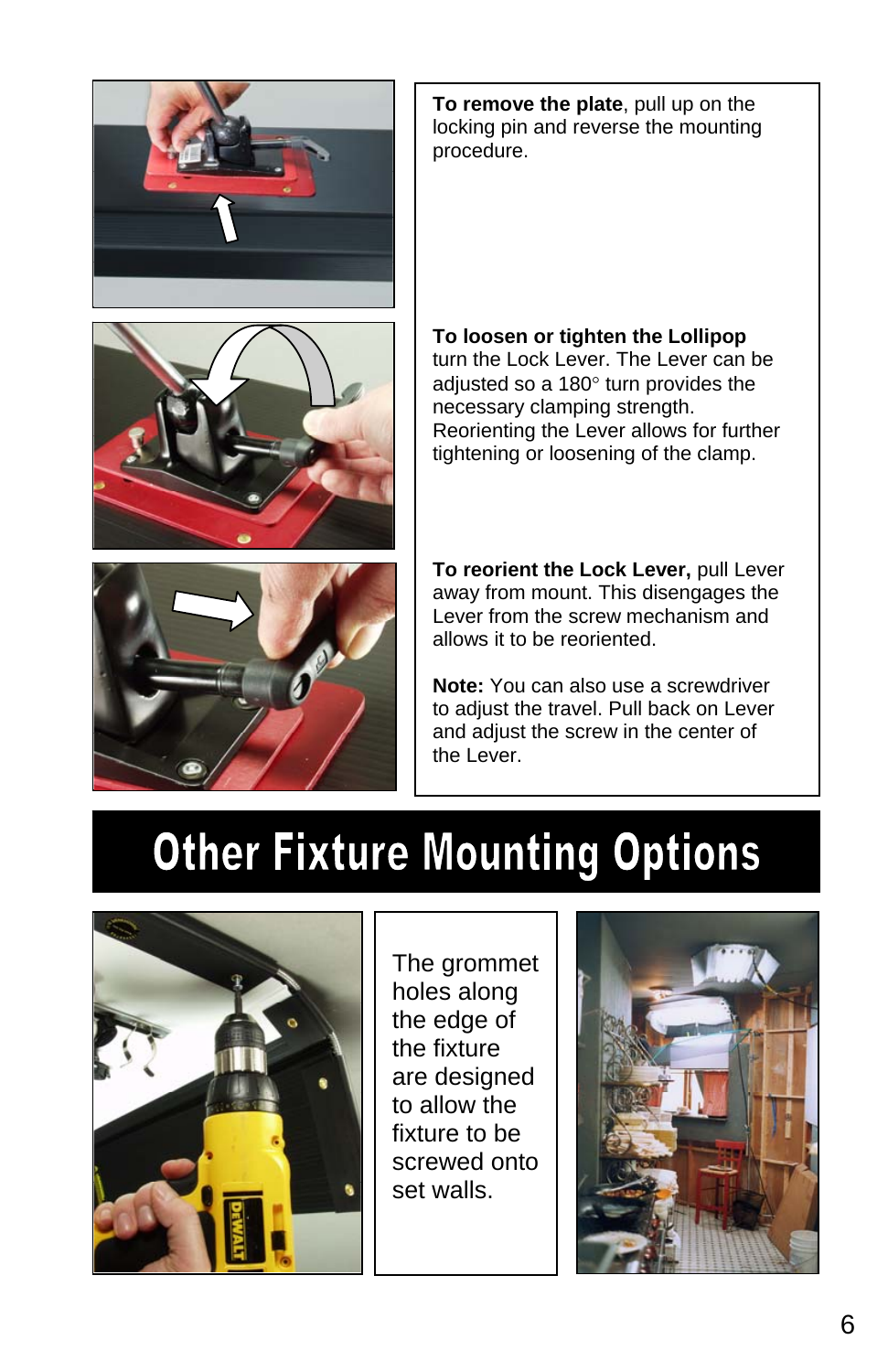# **Extension Cable**





To insert the cable, align the key ways on the extension cable with the circular receptacle on the ballast. Rotate the locking ring until it clicks into the lock position.

Lamps can operate as far as 75 feet from the ballast. (3 x 25ft extensions)

A **Splitter** can be used at the Ballast or on the end of an Extension Cable to split a 4Bank run into either 4 Singles or 2 Doubles. This allows for greater rigging flexibility.



A **Combiner** can connect a number of smaller ballasts to a larger fixture. For example, 4 Single Ballasts or two Double Ballasts can be combined to a 4Bank Extension or Fixture.

### **Ballast Operation**

#### WARNING!

- 1) ALWAYS TURN OFF THE BALLAST BEFORE connecting or disconnecting Lamps, Harnesses or Extension Cables.
- 2) Use only with Sine wave inverters. Do not operate on SCR dimmers.
- 3) If powering the ballasts through a Dimmer Pack set the Dimmer to Non-Dim Mode.

The 120 VAC Ballast requires 110 to 130 Volts AC 50/60 Hertz on an earth grounded circuit; the 230 VAC Ballast requires 220 to 240 Volts AC on an earth grounded circuit. The electronic Ballast operates at a high frequency of 25 KHz. It is dead–quiet, instant–on and lightweight.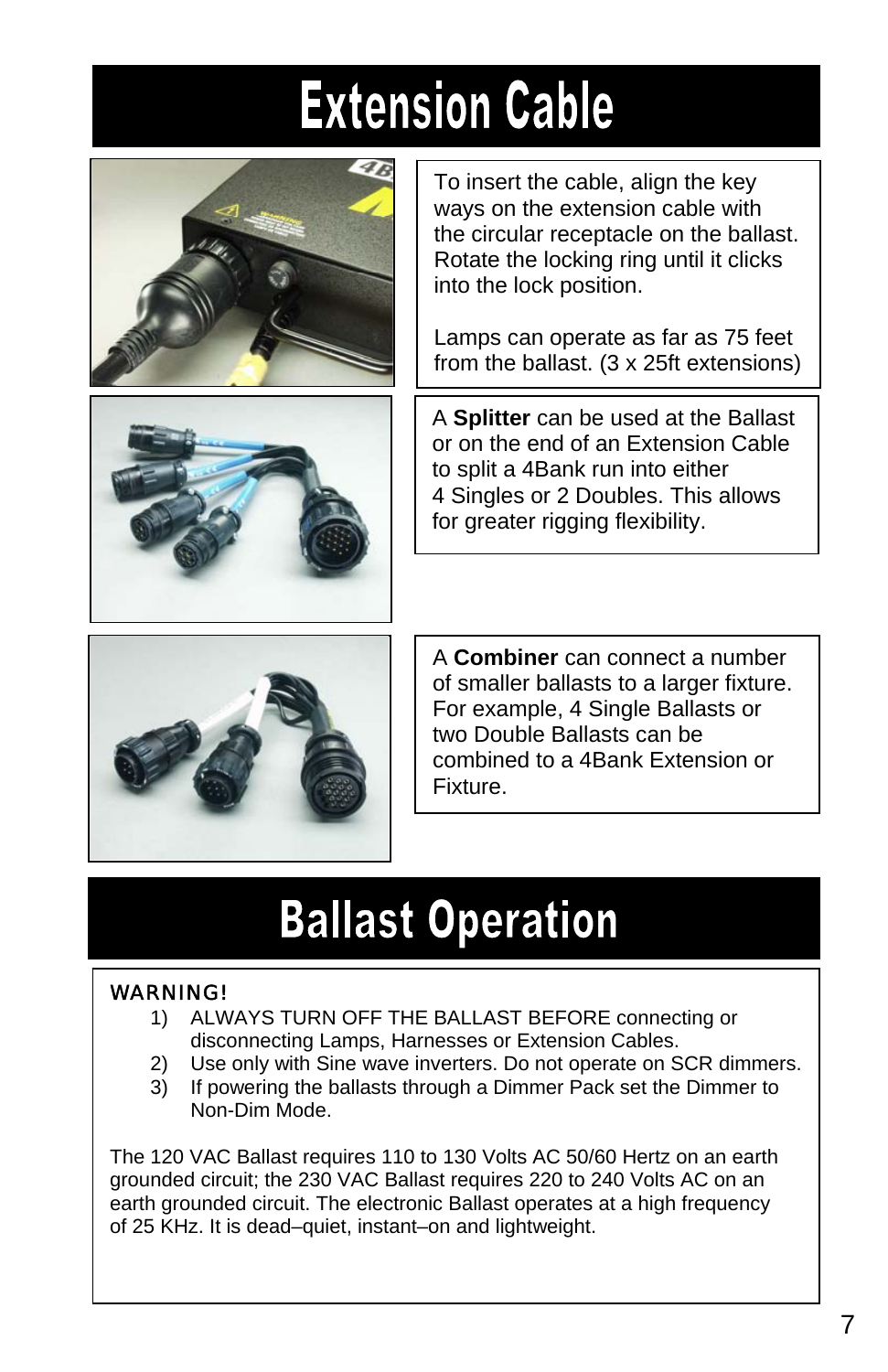#### **Ballast Operation Continued….**

#### **Load Considerations:**

Kino Flo ballasts are not power factor corrected. They will draw double the current on the neutral from what is being drawn on the two hot legs. On large installations it may be necessary to double your neutral run so as not to exceed your cable capacity.

#### **Cold Temperature Operation**

The Select Ballast series is designed to operate at temperatures from 14F to 122F (–10C to +50C). In cold temperatures, the Ballast may not strike the lamp(s) instantly. Switch the Ballast to OFF, wait seven seconds and try again. If the Ballast does not strike after two or three attempts, turn off the Ballast, check that the Extension and Harness connections are secure and re-strike. Once operating for a few minutes, the Lamps should re-strike instantly.

### **Manual Operation**

The Ballast operates remote from the fixture. Connect the Extension cable to the Ballast and the Lamp Harness. After the lamps are properly installed the Ballast can be turned on. Each switch controls one lamp. The color bands on the lamp harness correspond to the switches as illustrated.



### **Color Band**

### **Lamp Select Feature**

The Select Ballasts have a **HO / STD** switch. Set the Selector Switch to **HO** for High Output and **STD** for Standard Light Output.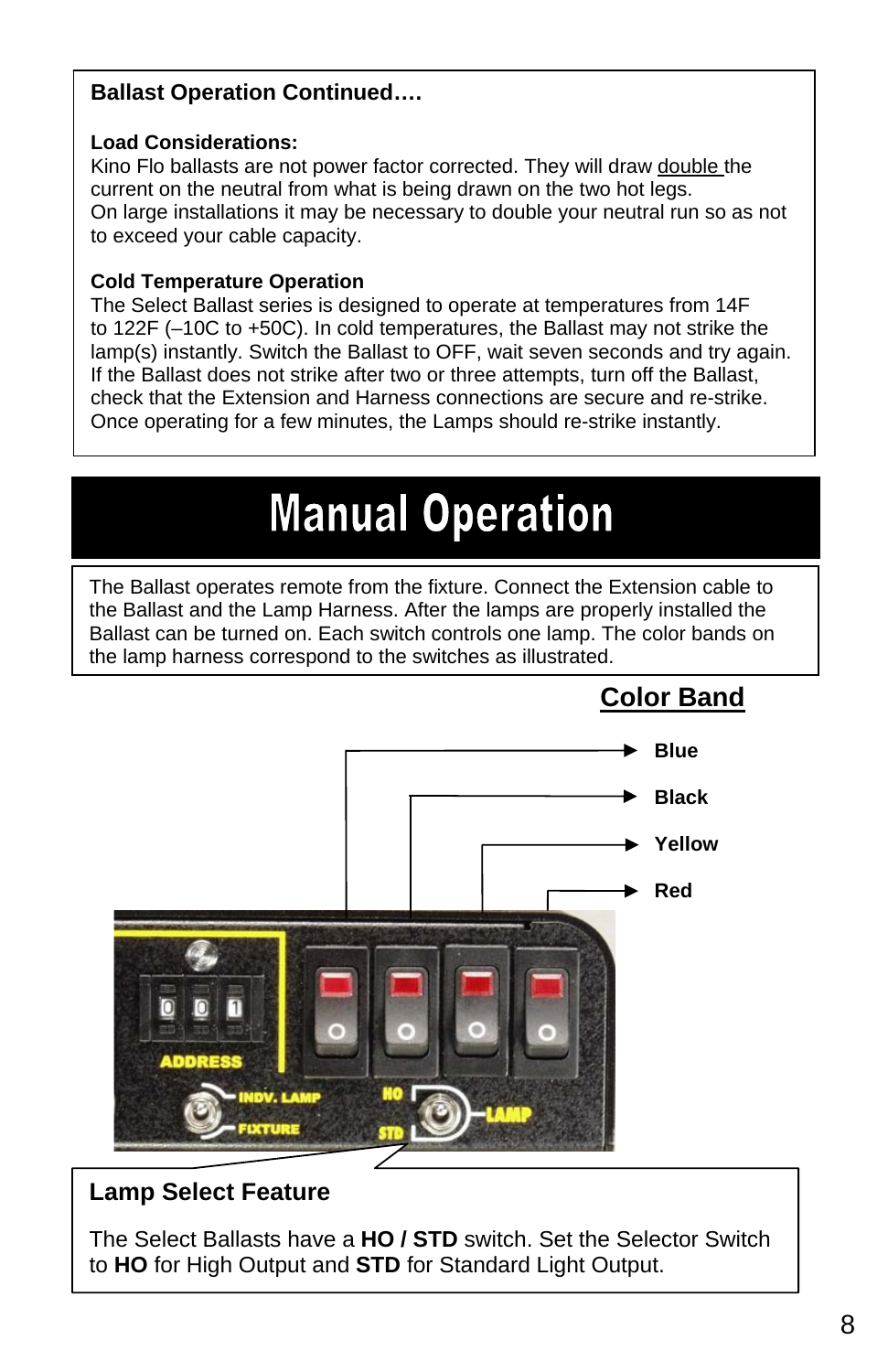#### **Lamp Select feature continued…**

When operating 8 or 6ft lamps in high ambient temperature or where the units are rigged into place with restricted airflow, the **STD** setting can be used to lower the color temperature and remove any green spike. The light drops about a half an f-stop in exposure when dropping from **HO** to **STD.** 

### **Mega 4Bank DMX Control Panel**



- A) **Circular Output Connector:** Provides electrical power to the lamp head with the use of a 4Bank extension cable.
- B) **DMX-In & DMX-Out:** DMX-IN receives DMX signals from Dimmer Board. DMX-OUT relays DMX signal through to other Fixtures or Instruments.
- C) **Fuse:** Provides circuit protection. *Note: If Fuse is "blown" or "open" replace with same type of fuse rating as marked.*
- D) **DMX TERMINATE Switch**: Terminates DMX signal at the end of Fixture series.
- E) **DMX Address:** Sets DMX Address of Fixture.
- F) **Individual Lamp / Fixture Switch**: Converts between INDIVIDUAL LAMP and FIXTURE methods of DMX control.
- G) **Lamp Select:** Set to **HO** for burning lamps at high output and **STD** for burning lamps at Standard Light Output.
- H) **Manual Switches:** Turns lamps on and off manually.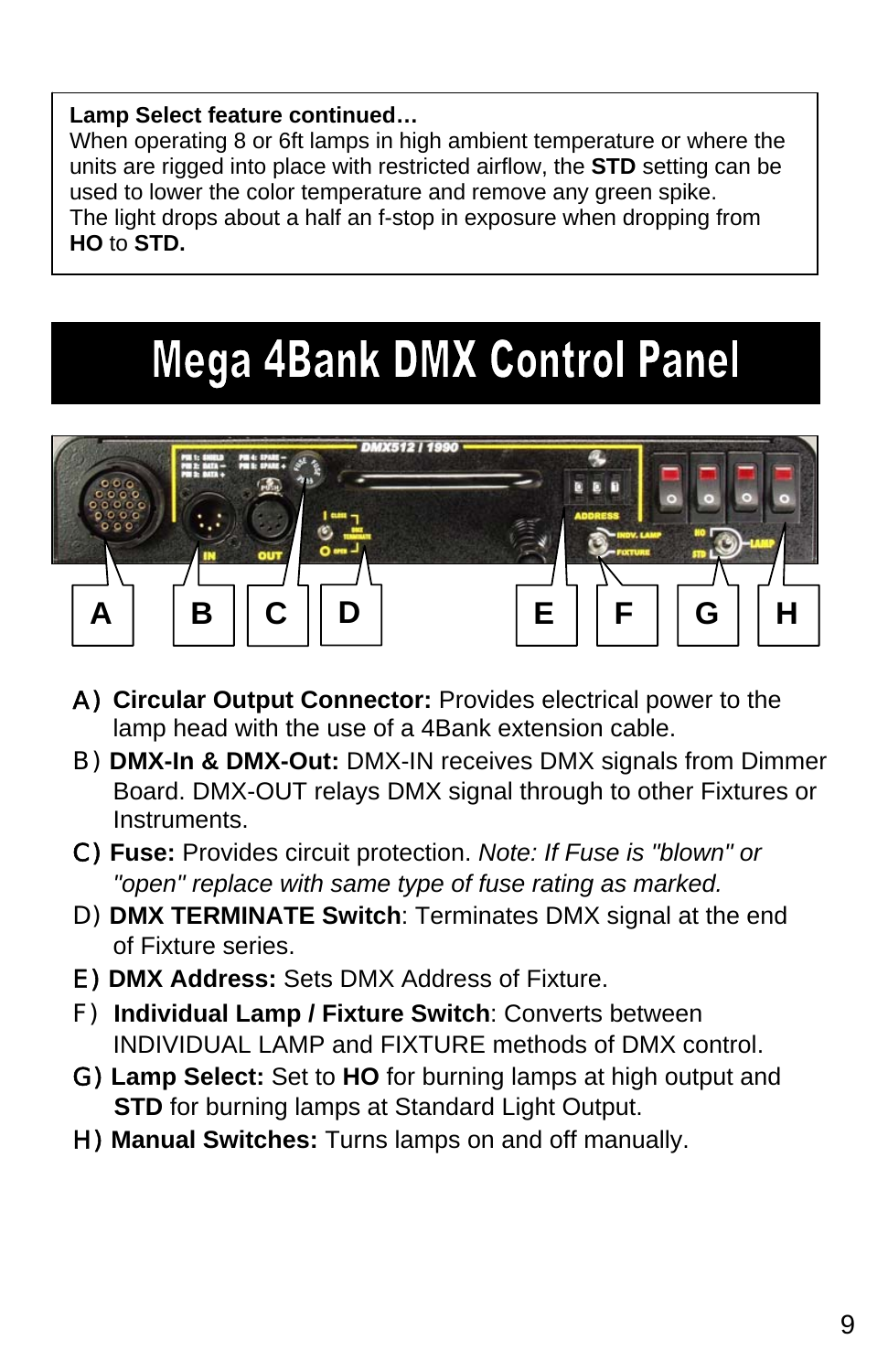### **DMX Operation**



ı

### **IMPORTANT!**

 The dimmer board/light console should have its channel set to LINEAR light output response. (LINEAR response is the default setting on most dimmer boards.)

### **DMX Addressing**

Push the tabs above or below the number window to set the address.

(Valid addresses range from 001 to 512.) The yellow light above the address block will illuminate if a DMX signal is present.

#### **Each Mega 4Bank DMX ballast operates on 5 addresses.**

After the DMX address is entered, the ballast automatically assigns the next 4 addresses to lamps  $2,3,4$  and a  $5<sup>th</sup>$  address controls the **STD** setting. Programming the 5<sup>th</sup> address at full dimmer setting activates the **STD** setting.

**Note:** When DMX cables are applied the manual **HO/STD** select feature will be disabled. To get manual control of the **HO/STD** feature 1)Unplug the DMX cable or 2) leave cables plugged in and set address to "000". There is a 5 second delay when switching between DMX and Manual control.

**Manual lamp switching is not affected by DMX control.** 



The **DMX Terminate Switch** must be set to open **( O )** on Ballasts within the DMX chain.

Set to closed ( **I** ) when the Ballast is the last DMX control device in the chain.

*Note: When the last Ballast's DMX Terminate Switch is set to "I," it will absorb all energy in the DMX line, ensuring DMX signals are transmitted correctly. If a signal is not terminated, it is called a "Reflected Wave," and may create transmission errors by causing valid DMX signals to be canceled.*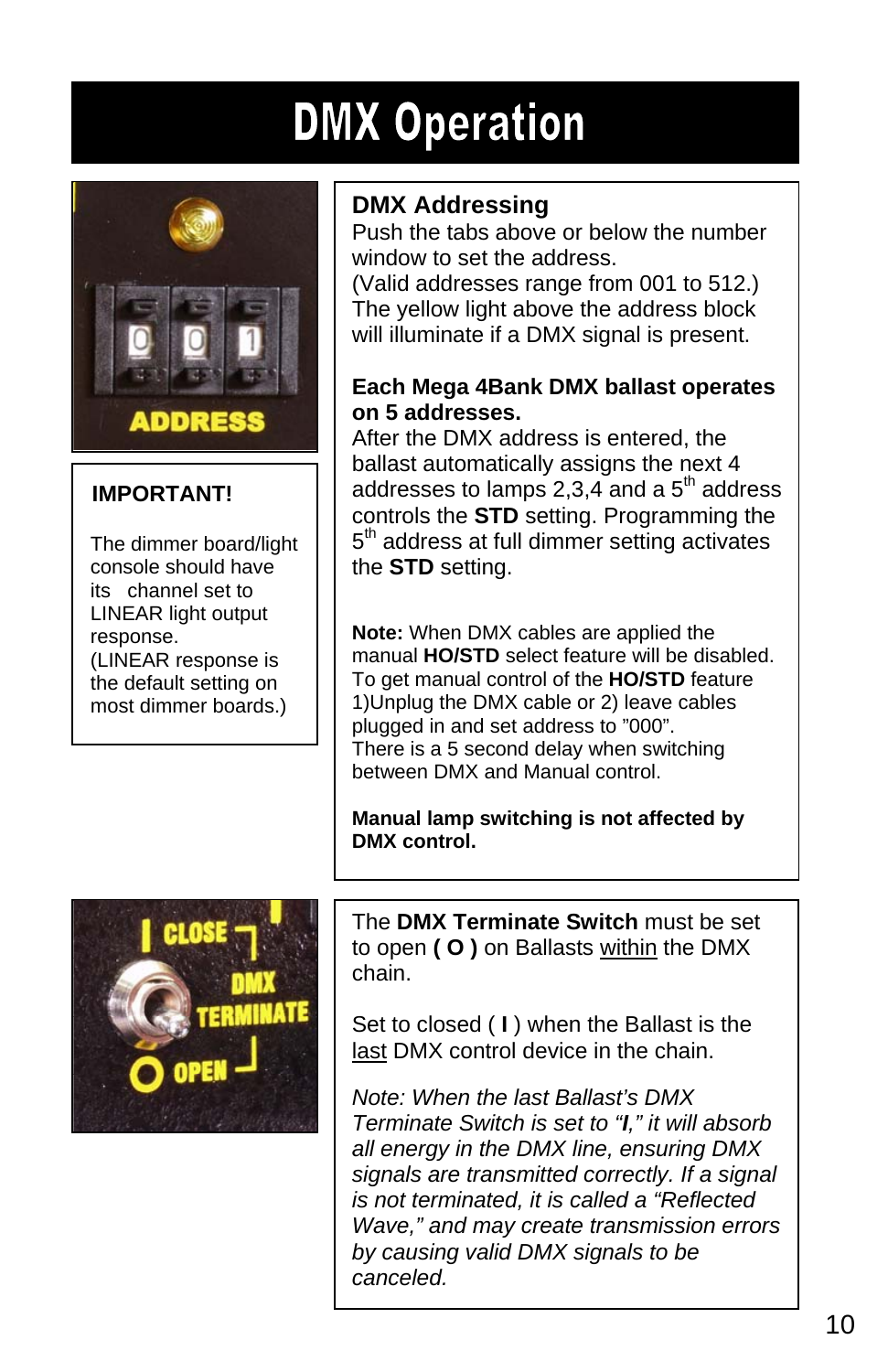

Any theatrical lighting board with DMX 512 protocol can be used to individually turn **on/off** lamps in a Fixture.

Mega DMX 4Bank Ballasts can be jumpered using the IN and OUT ports. As many as 100 Ballasts can be jumpered on one chain as long as the DMX cable run remains under 1000 feet or 40 x 25ft DMX cables.

**Note:** When operating Ballasts at great distances from the dimmer board, it is recommended to use Opto-Isolators to provide DMX signal amplification.



**Do Not use Microphone Cables** and other general purpose, two-core Cables designed for audio or signaling use. They are not suitable for DMX 512. Problems due to incorrect

cabling may not be immediately apparent. Microphone Cables may appear to work fine, but systems built with such Cables may *fail* or be prone to *random errors*. Cable must comply with EIA-485 (RS485).

#### **DMX Cables**

The Fixture uses five-pin XLR male and female connectors to receive DMX signals from the Dimmer Board and jumper the Fixtures in a series. DMX pin-out wiring follows the USITT DMX512 standard:

> **Pin 1: Shield Pin 2: Data - Pin 3: Data + Pin 4: Spare - Pin 5: Spare +**

*Note: Pin four and five in the Fixture are connected internally as Pin four to four and Pin five to five. Connecting Pin four and five as the pass-thru allows secondary data to be passed through for other equipment.*

**NOTE: If a Fixture or Ballast loses its DMX signal it will hold its last DMX command.** For this reason it is important to turn a Fixture or Ballast off using the DMX commands. For example, if you try to turn off the lights by turning off the dimmer board the lights will remember their last DMX command and stay on. The Fixtures or Ballasts require a DMX "Off" or "Black-out" command in order to turn off.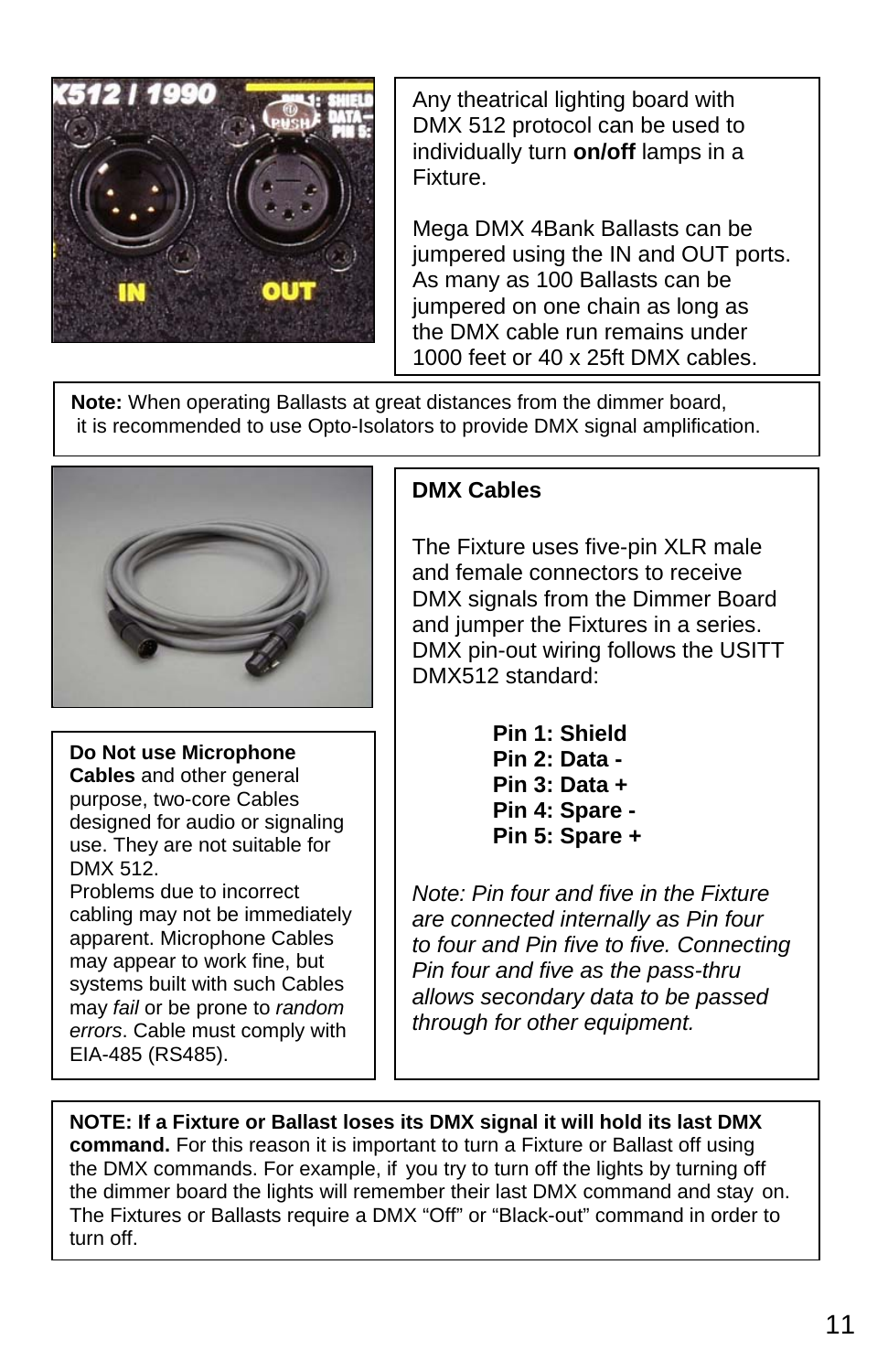## **Fixture Mode**



Setting the unit to "Fixture Mode" allows the user to turn lamps on and off with an "inside-out" pattern from a dimmer board.

One of the best applications for the "Fixture Mode" is when lighting Blue and Green Screens or large Cycloramas.

For example: One row of fixtures can be set to Fixture mode on a common address. When the fader on the dimmer board is brought up or down all the Fixtures on that address will have the same lamps turned on.

#### **Dimmer level - Lamp response**

Each ballast has 5 addresses. Addresses 001-004 control the lamps. Sliding the fader on the dimmer board from  $0 \sim 100$  controls the number of lamps that are on within a fixture. Address 005 controls the **STD** setting.

**Note:** The lamps may respond  $\pm$  4 channel levels, depending on the dimmer board. To control the **STD** select feature, program the 5<sup>th</sup> address (005) at full. Setting the dimmer value under 49% or not programming address 5 will restore the **HO** setting.

#### **4Bank Lamp Sequence**



| <b>DMX Lamp</b> |  |
|-----------------|--|
| <b>Sequence</b> |  |
|                 |  |

| <b>Dimmer</b> |       |
|---------------|-------|
| Lamp#         | Level |
| Lamp 1        | 12    |
| Lamp $1 - 2$  | 37    |
| Lamp $1 - 3$  | 64    |
| Lamp $1 - 4$  | 83    |

#### **To Control Light Levels from Multiple Fixtures:**

- 1) Set ballast to **Fixture** mode.
- 2) Set all ballast addresses to a common address (eg. 001).
- 3) Set address 005 if the **STD** setting is required.
- 4) Set end of line switch to "**I**" on the last unit in the DMX chain.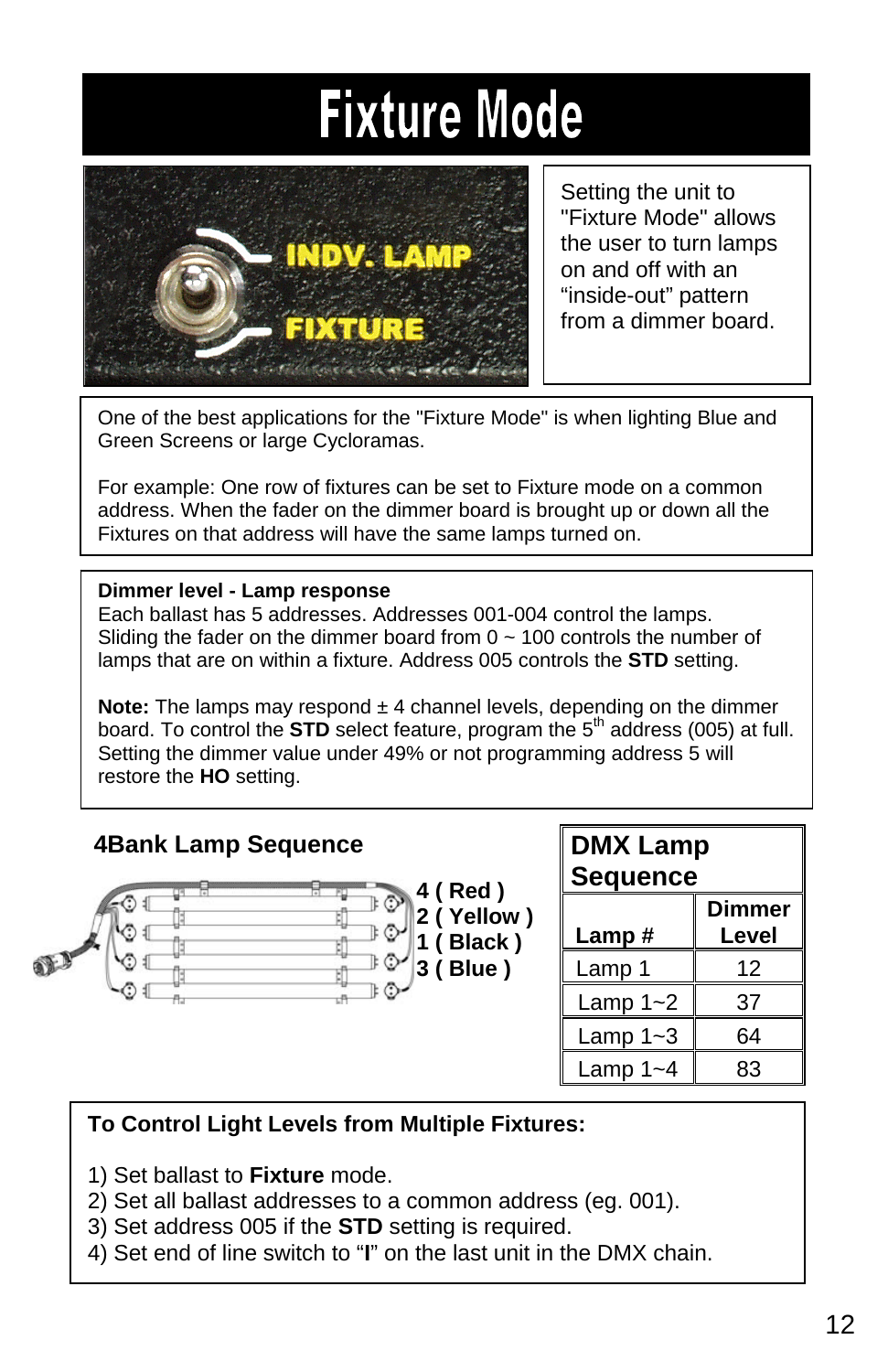### **Individual Lamp Mode**

Setting the unit to "Individual Lamp" mode allows each lamp within the fixture to have its own address. Although this option will use up a lot of addresses, it may be preferable for certain situations. The "Individual Lamp" mode is useful in achieving light effects like flickering, chasing or creating light patterns. Individual lamps or fixtures can be rigged into a set by using a 4Bank to Single or Double splitter. A Single splitter can provide 4 individual cable feeds to lamps or fixtures in a set. (For parts see page 16)

After the DMX address is entered, the Mega 4Bank DMX ballast automatically assigns the next 4 addresses to lamps 2, 3, 4 and the 5<sup>th</sup> address controls the **STD** setting. On address 5, to activate the **STD** lamp setting, set dimmer slider to full. Setting the dimmer value under 49% or not programming address 5 will restore the **HO** setting.

Note: The **HO/STD** select setting controls all 4 lamps equally. Individual settings per lamp are not possible.

For example, if the 4Bank DMX base address is set at 001, the configuration below will provide 4 lamps individually addressable through DMX 512.

| <b>4Bank Lamp Sequence</b>                    | <b>DMX Address</b><br><b>Sequence</b><br>DMX address 001 |                              |
|-----------------------------------------------|----------------------------------------------------------|------------------------------|
| Ħ<br>⊙<br>4 (Red)                             | Lamp#                                                    | <b>DMX</b><br><b>Address</b> |
| 2 (Yellow)<br>া ⊙∙                            | Lamp 1                                                   |                              |
| 1 (Black)<br>⊧⊙≁<br>⊙<br>3 (Blue)<br>t O<br>⊙ | Lamp 2                                                   | 2                            |
|                                               | Lamp 3                                                   |                              |
|                                               | Lamp 4                                                   |                              |
|                                               | <b>STD Setting</b>                                       | 5                            |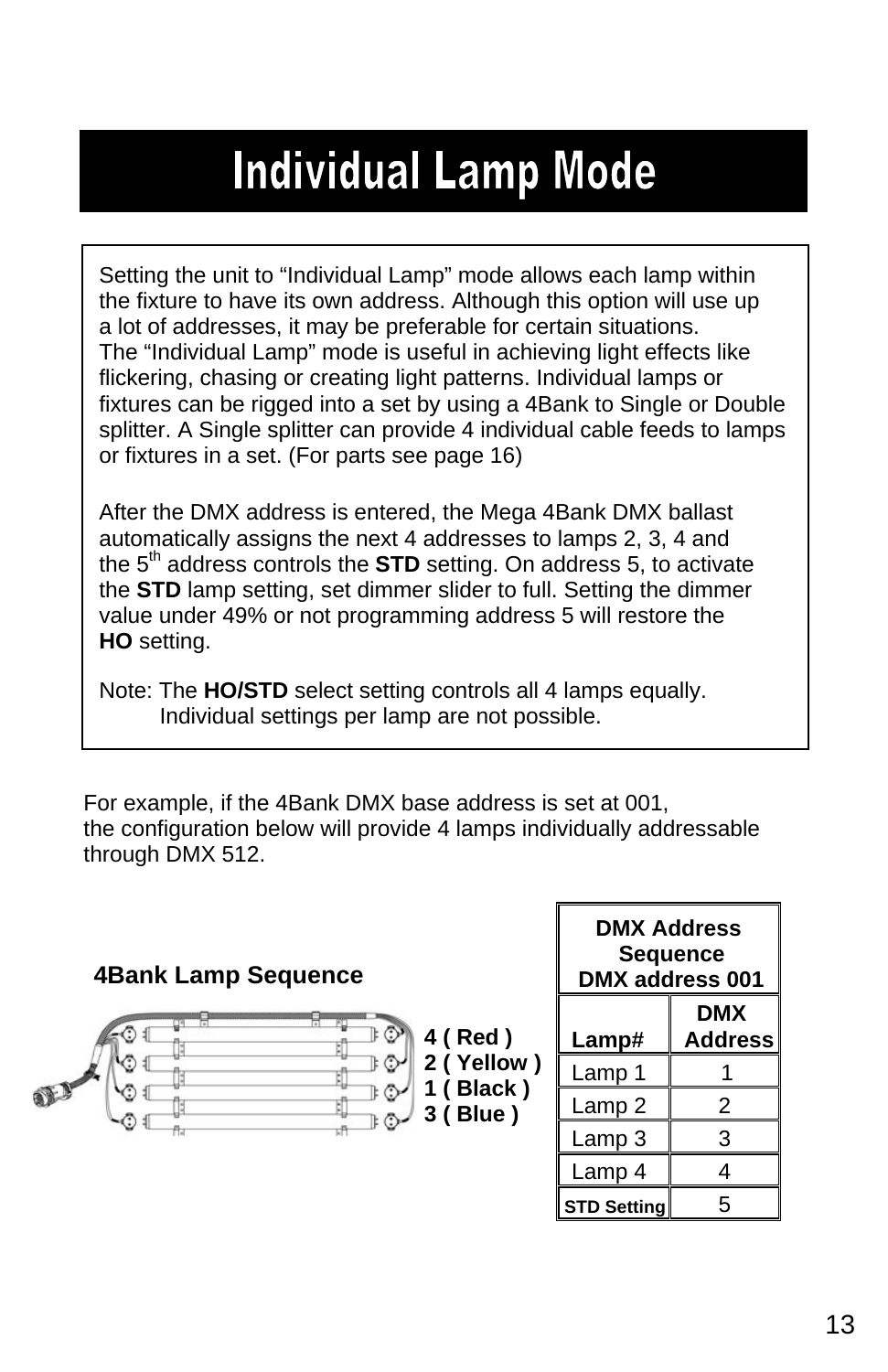#### **To Chase one lamp through multiple fixtures:**

- 1) Set ballast to **Individual Lamp** mode.
- 2) Set each ballast with its own address: 001, 006, 011, 016 and so on.
- 3) Program lamp sequence to chase from 001 through 004, 006-009, 011-014 and so on. (note: skipping the **HO/STD** function)
- 4) Set end of line switch to "**I**" on the last unit in the DMX chain.

#### **To Chase same lamp position simultaneously through multiple fixtures:**

- 1) Set ballast to **Individual Lamp** mode.
- 2) Set each ballast address to 001 ( or a common address ).
- 3) Program lamps to chase from address 001-004.
- 4) Set end of line switch to "**I**" on the last unit in the DMX chain.

### **System Components**



**CFX-9604** 8ft Mega 4Bank Fixture **CFX-7204** 6ft Mega 4Bank Fixture



**MTP-K81** Mega "Twist-On" Mount w/Junior Pin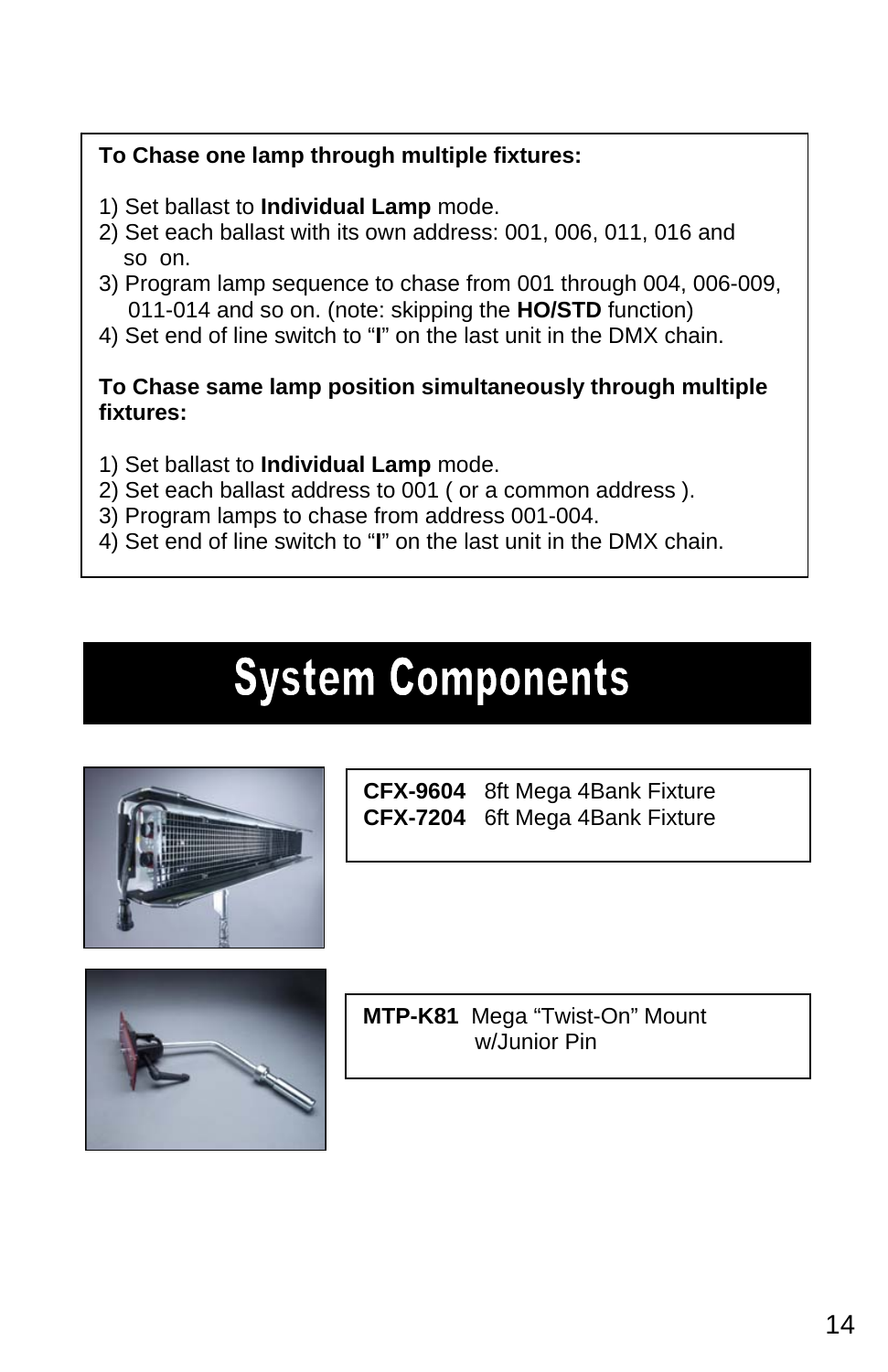| X19-25M Mega 4Bank Ext. Cable, 25ft        |                                                                        |  |
|--------------------------------------------|------------------------------------------------------------------------|--|
| <b>BAL-450-M120</b><br><b>BAL-450-M230</b> | Mega 4Bank<br>DMX Ballast, 120VAC<br>Mega 4Bank<br>DMX Ballast, 230VAC |  |

# **Accessories and Parts**



**FIX-9604** 8ft Mega 4Bank Fixture Shell **FIX-7204** 6ft Mega 4Bank Fixture Shell



**HAR-9604** 8ft Mega 4Bank Harness **HAR-7204** 6ft Mega 4Bank Harness



*8ft Fixtures require two 4ft Louvers*  **LVR-4804-B** 4ft 4Bank Louver, Black

*6ft Fixtures require two 3ft Louvers*  **LVR-3604-B** 3ft 4Bank Louver, Black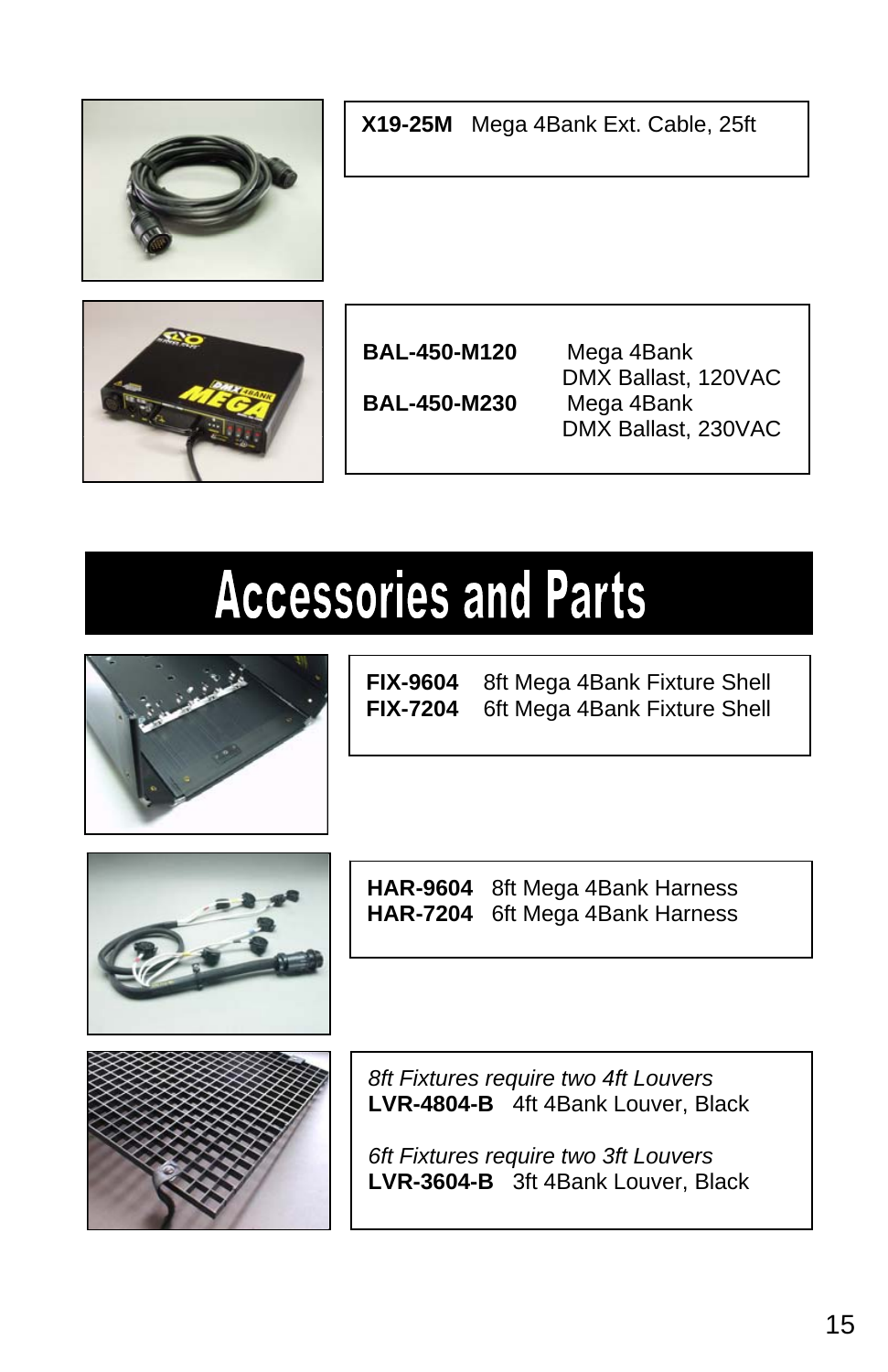

### **MTP-BAL** Select Ballast Mount



**MTP-LM** Mega Lollipop w/Junior Pin



**MTP-LMT** Mega Lollipop Straight w/ Junior Pin



**REF-9604** 8ft Mega 4Bank Reflector **REF-7204** 6ft Mega 4Bank Reflector



| <b>X19-A7M</b> | Mega 4Bank to Mega Single<br>Splitter |
|----------------|---------------------------------------|
| $X19 - A9M$    | Mega 4Bank to Mega Double<br>Splitter |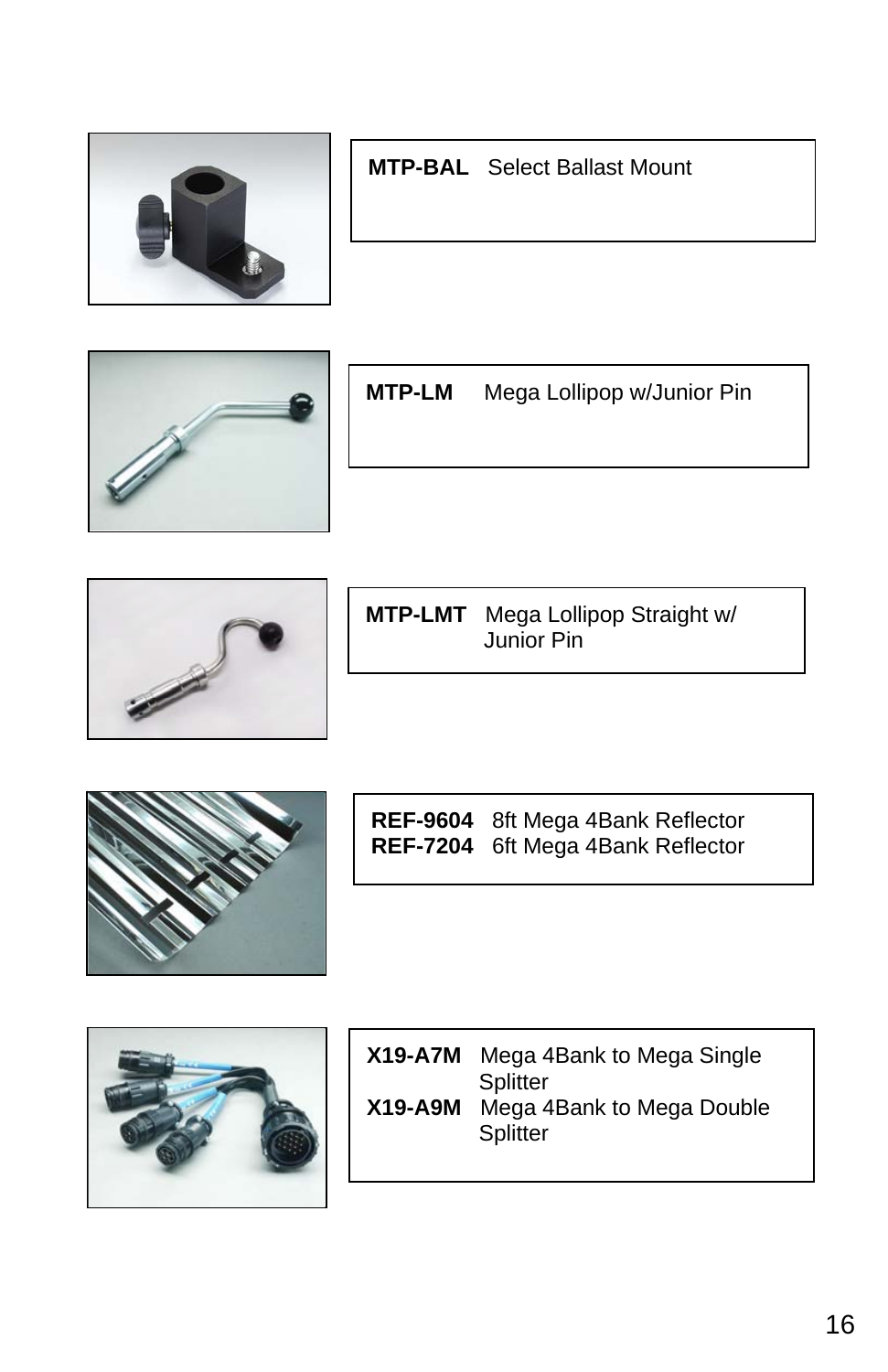| <b>Expendables</b> |                                                     |  |  |
|--------------------|-----------------------------------------------------|--|--|
|                    | EXP-LHC-T12 Lamp Holder Clips T12,<br>24pk          |  |  |
|                    | EXP-M&T<br>Adhesive Mounts and                      |  |  |
|                    | Releasable Ties, 25pk                               |  |  |
|                    | <b>PRT-HLC</b> Kino Locking Lamp Connector,<br>1 pk |  |  |

See web site: www.kinoflo.com for more repair parts

- 1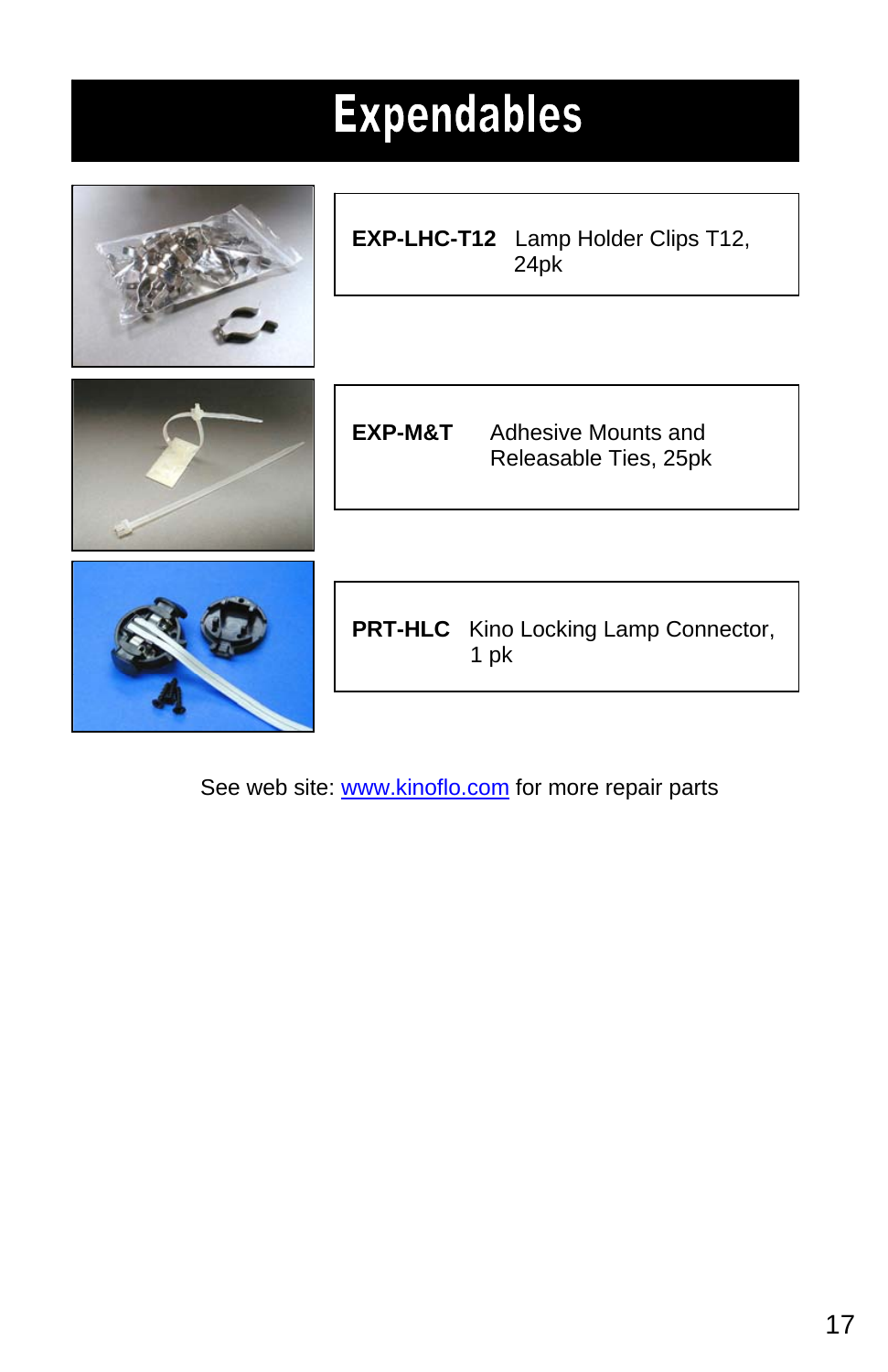## **Cases**







KAS-96 KAS-96L KAS-100 KAS-KFC

| Part<br><b>Number</b> | <b>Description</b>              | <b>Dimensions</b>                                                            | Weight<br>(Empty) | <b>Holds</b>                                |
|-----------------------|---------------------------------|------------------------------------------------------------------------------|-------------------|---------------------------------------------|
| INS-L4                | 4-Lamp Foam Pad                 | $24 \times 9 \times 1$ "<br>$(61 \times 23 \times 2.5 \text{cm})$            | N/A               | Fits KAS-48, 72, 96                         |
| INS-L6                | 6-Lamp Foam Pad                 | $24 \times 13 \times 1$ "<br>$(61 \times 33 \times 2.5 \text{cm})$           | N/A               | Fits KAS-54S, 54L,<br>96L                   |
| <b>KAS-72</b>         | 6ft Lamp Ship Case              | $71 \times 10.5 \times 11$ "<br>$(180.5 \times 26.5 \times 28$ cm)           | 20lb / 9kg        | 6ft Lamps (20)                              |
| <b>KAS-96</b>         | 8ft Lamp Ship Case              | $100.5 \times 11 \times 12.5$ "<br>(255.5 x 28 x 32cm)                       | 28lb / 12.6kg     | 8ft Lamps (24)                              |
| KAS-96L               | 8ft Fixture Ship Case           | $100.5 \times 14.5 \times 16$ "<br>$(255.5 \times 37 \times 40.5 \text{cm})$ | 38lb / 17.1kg     | 8ft Mega 4Bank<br>Fixture (5)               |
| KAS-KFC               | Ballast & Cable<br>Crate w/ Lid | $21.5 \times 15 \times 12$ "<br>$(54.5 \times 38 \times 30.5 \text{cm})$     | 6lb / 2.7kg       | Ballasts, Cables,<br><b>Mounting Plates</b> |

## **Fixture Specifications**

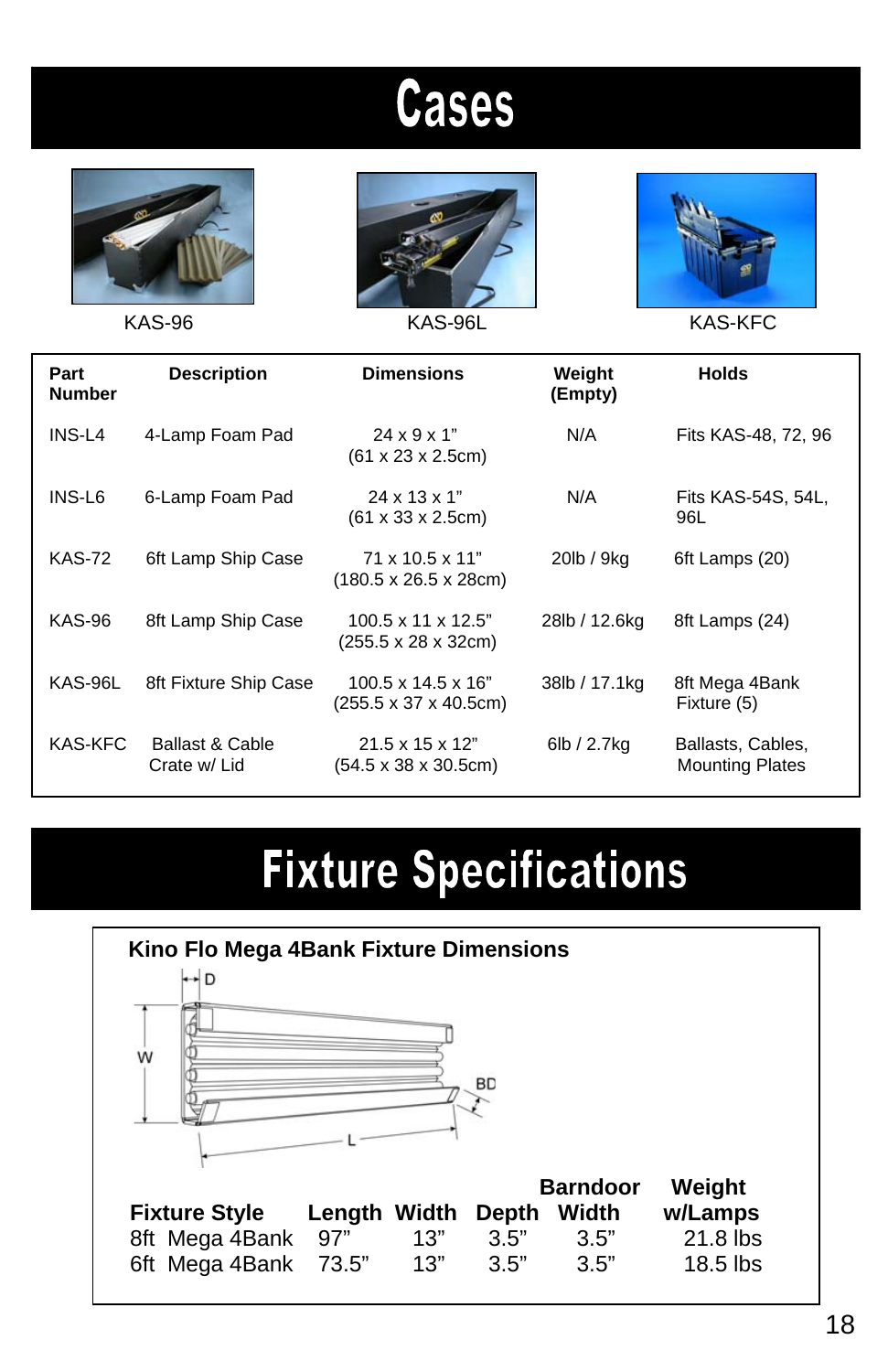### **Lamp w/Harness Specifications**



## **Ballast Specifications**

**BAL-450-M120**



Mega 4Bank Dmx Ballast, 120VAC Input Voltage: 120VAC 50/60Hz Output Frequency: 25 kHz Amperage: F120 / 7.1A, F100 / 5.8A Lamp switching: 4-1/off Output Switching: HO / STD Ballast size: 13 x 12.5 x 2.5" (33 x 32 x 6.5cm) Weight: 6.5lb / 2.9kg

**BAL-450-M230** Mega 4Bank Dmx Ballast, 120VAC Input Voltage: 230VAC 50/60Hz Output Frequency: 25 kHz Amperage: F120 / 3.7A, F100 / 2.8A Lamp switching: 4-1/off Output Switching: HO / STD Ballast size: 13 x 12.5 x 2.5" (33 x 32 x 6.5cm) Weight: 6.8lb / 3.1kg